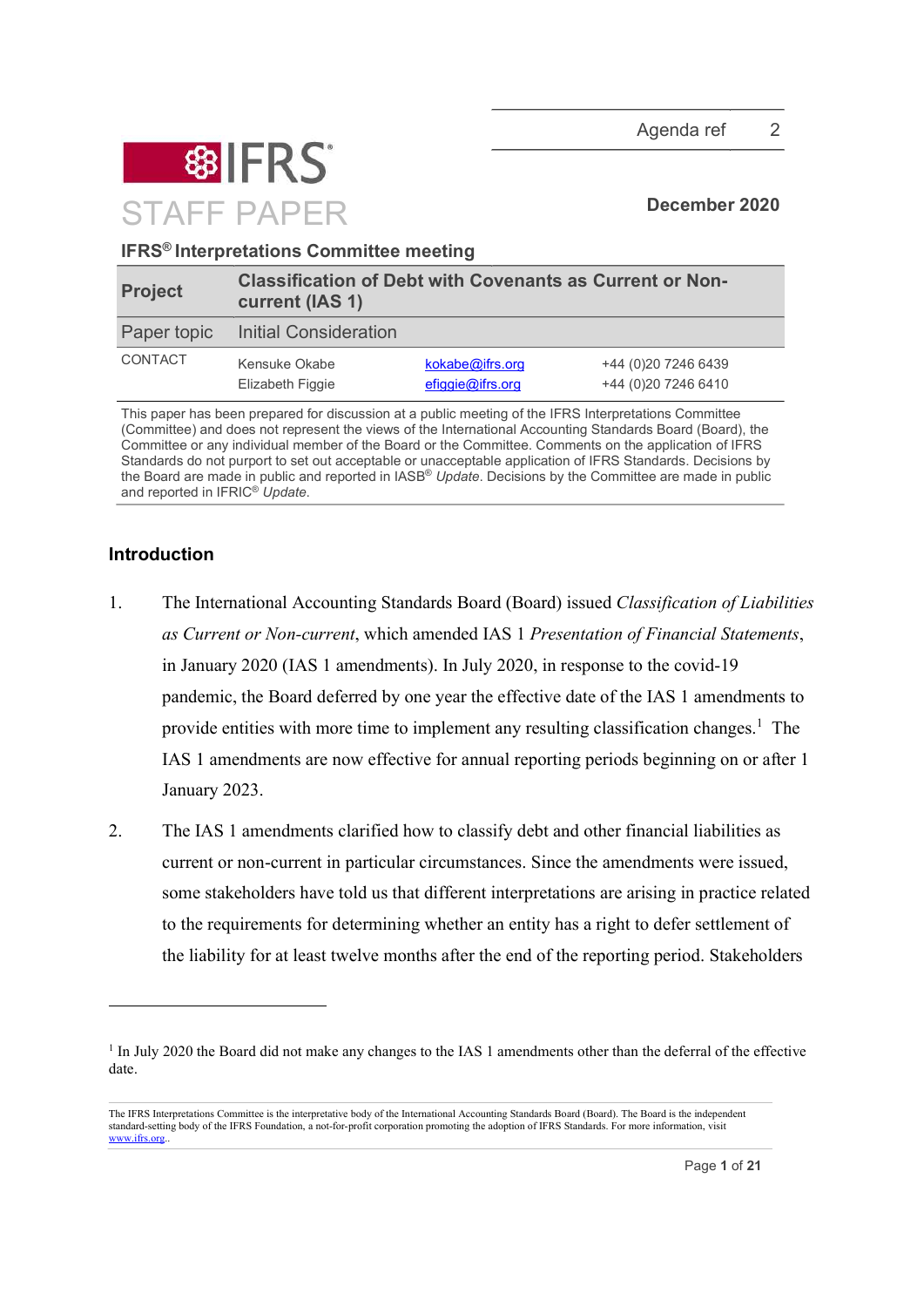say these different interpretations may result in inconsistent application of the IAS 1 amendments and, without further clarification of the amendments, the deferral of the effective date may not be as useful as the Board intended.

- 3. The IFRS Interpretations Committee (Committee) has not (yet) received a formal submission. However, based on the informal feedback and enquiries received from stakeholders, we think it is worth considering whether action should be taken before the amendments become effective and divergence in practice develops. Therefore, we are bringing this matter to the Committee now.
- 4. The objective of this paper is to:
	- (a) provide the Committee with a summary of the matter;
	- (b) present our analysis; and
	- (c) ask the Committee whether it agrees with our recommendation not to add a standard-setting project to the work plan.

## Structure of the paper

- 5. This paper includes the following:
	- (a) background information (paragraphs 7–15);
	- (b) staff analysis and conclusion (paragraphs 16–38); and
	- (c) staff recommendation (paragraphs 39–40).
- 6. There are two appendices to this paper:
	- (a) Appendix A—proposed wording of the tentative agenda decision; and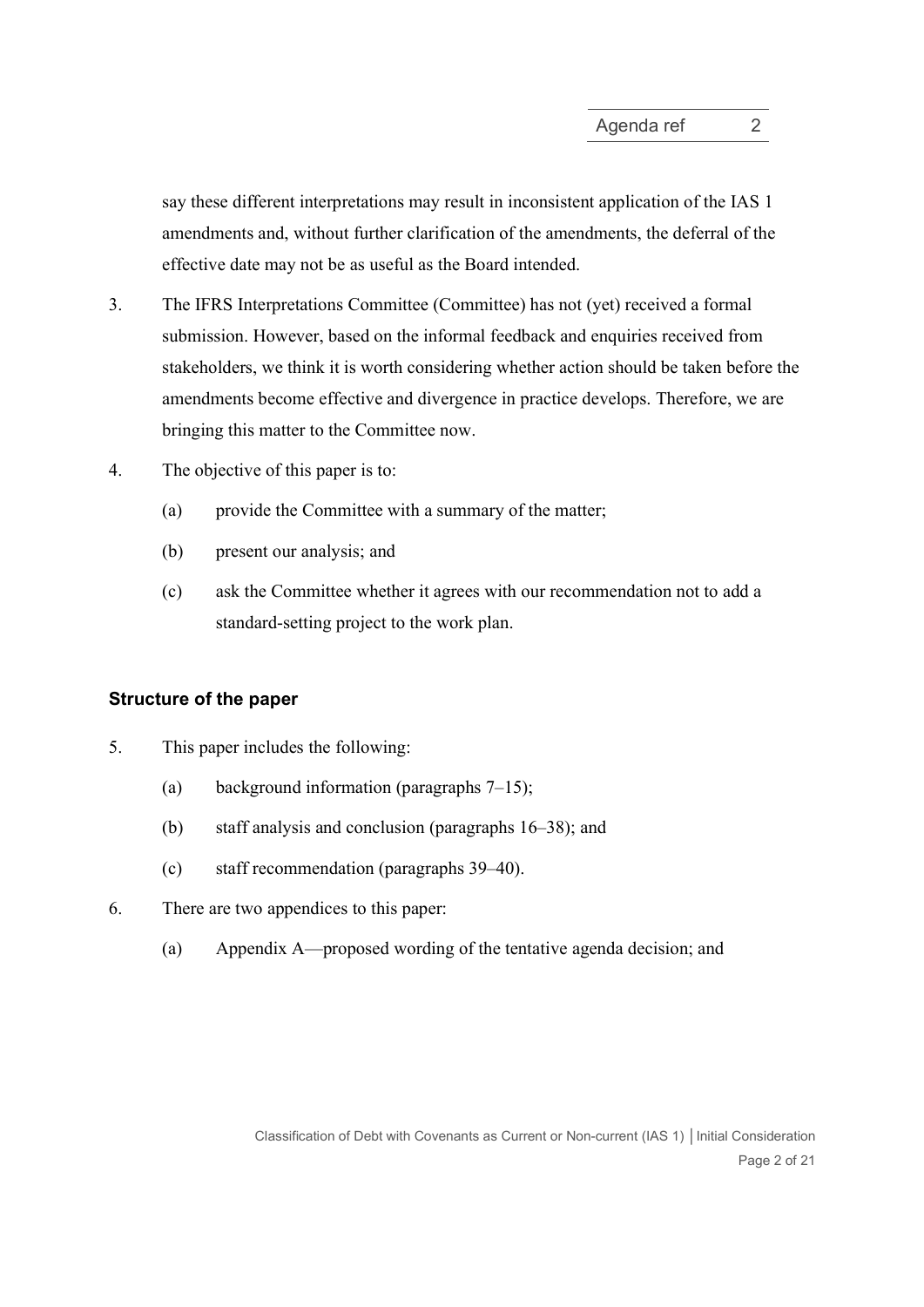(b) Appendix B—excerpts from IAS 1 as amended in January 2020.<sup>2</sup>

#### Background information

#### The question

- 7. Paragraph 69(d) of IAS 1 specifies that, to classify a liability as non-current, an entity must have the right to defer settlement of the liability for at least twelve months after the reporting period. Stakeholders have asked how an entity determines whether it has 'the right to defer settlement' when a long-term liability is subject to a condition (for example, a debt covenant) and the borrower's compliance with the condition is tested at dates after the end of the reporting period.
- 8. This agenda paper analyses only the question described in paragraph 7. Any other questions related to the IAS 1 amendments are outside the scope of this paper.

#### Fact patterns

9. The following three cases illustrate the matter described in paragraph 7 of this paper. Stakeholders have asked whether the liabilities in Cases 1–3 would be classified as current or non-current. In all three cases, the entity is preparing its annual financial statements for the year ended 31 December 20X1 and is assessing whether it classifies a liability as current or non-current at that date. For the purposes of these cases, we assume the criteria in paragraph  $69(a)$ –(c)—which would require the entity to classify the liability as current—are not met; that is, in these fact patterns, classification as current or noncurrent is determined by the criterion in paragraph 69(d).

<sup>&</sup>lt;sup>2</sup> This agenda paper discusses the relevant requirements in IAS 1 reflecting the amendments issued in January 2020. For Committee members' convenience, Appendix B reproduces those requirements with the IAS 1 amendments shown in marked-up text.

Classification of Debt with Covenants as Current or Non-current (IAS 1) │Initial Consideration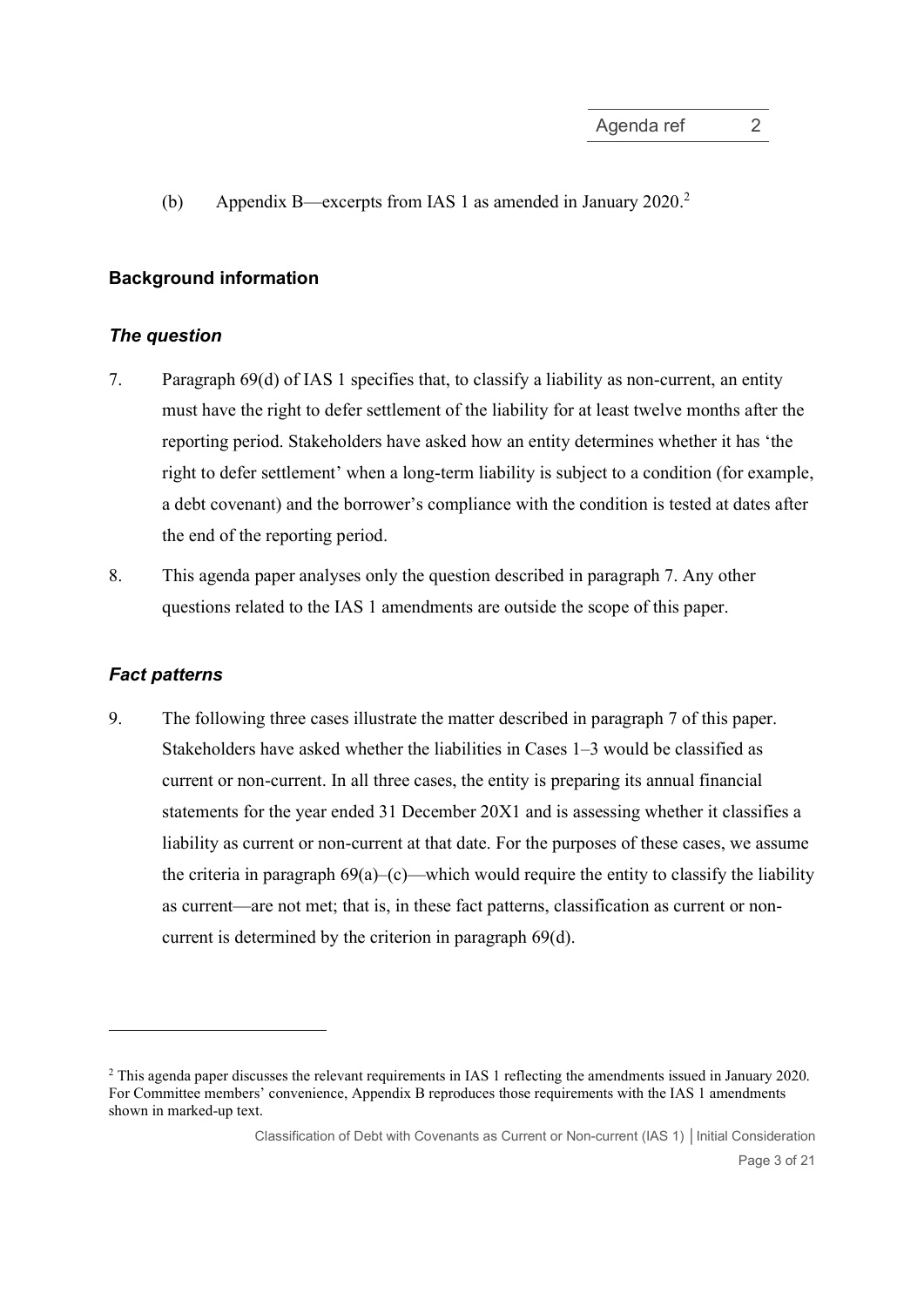Case 1

- 10. An entity has a loan with the following contractual terms:
	- (a) the loan is repayable in five years (ie at 31 December 20X6).
	- (b) however, the loan requires a working capital ratio above 1.0 at each 31 December, 31 March, 30 June and 30 September. The loan becomes repayable on demand if this ratio is not met at any of these testing dates.
	- (c) the entity's working capital ratio at 31 December 20X1 is 0.9 but the entity obtains a waiver before the reporting date with respect to the breach at that date. The waiver is for three months after the reporting period. Compliance with the covenant on the other testing dates continues to be required.
	- (d) the entity expects the working capital ratio to be above 1.0 at 31 March 20X2 (and the other testing dates in 20X2).

## Case 2

- 11. The fact pattern is the same as Case 1 except:
	- (a) instead of the condition described in paragraph 10(b), the loan requires a working capital ratio above 1.0 at each 31 March (ie the ratio is tested only once a year at 31 March). The loan becomes repayable on demand if the ratio is not met at any of these testing dates.
	- (b) the entity's working capital ratio at 31 December 20X1 is 0.9. The entity expects the working capital ratio to be above 1.0 at 31 March 20X2.

#### Case 3

- 12. The fact pattern is the same as Case 1 except:
	- (a) instead of the condition described in paragraph 10(b), the loan requires a working capital ratio above 1.0 at 31 December 20X1 and above 1.1 at 30 June 20X2 (and at each 30 June thereafter). The loan becomes repayable on demand if the ratio is not met at any of these testing dates.

Classification of Debt with Covenants as Current or Non-current (IAS 1) │Initial Consideration Page 4 of 21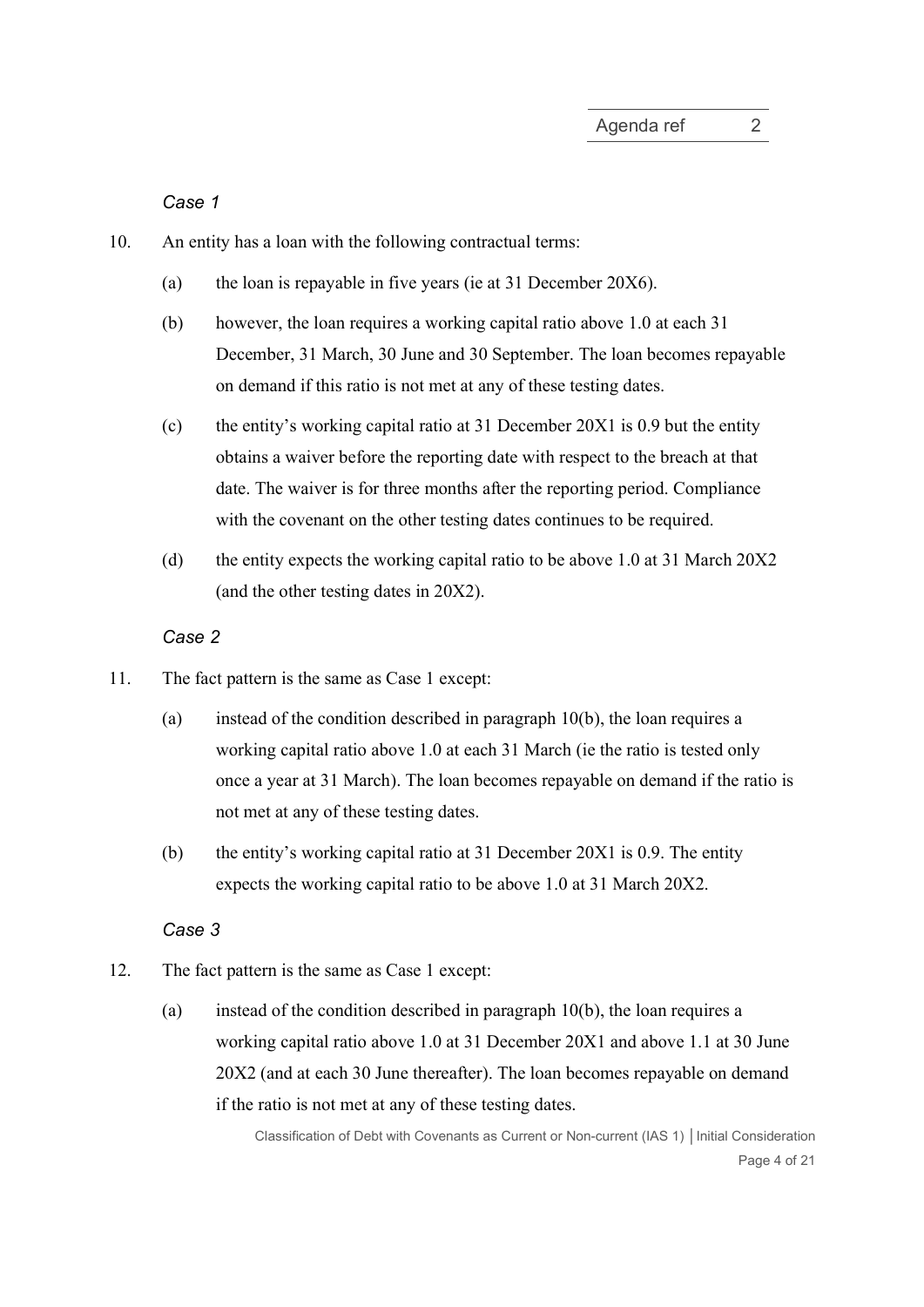(b) the entity's working capital ratio at 31 December 20X1 is 1.05. The entity expects the working capital ratio to be above 1.1 at 30 June 20X2.

#### Summary of the cases

13. The table below summarises the facts in these three cases.

|                                                                   | Case 1                                                                                                                                                                                                                                                 | Case 2                                                                                        | Case 3                                                                              |                                                |
|-------------------------------------------------------------------|--------------------------------------------------------------------------------------------------------------------------------------------------------------------------------------------------------------------------------------------------------|-----------------------------------------------------------------------------------------------|-------------------------------------------------------------------------------------|------------------------------------------------|
| Required<br>working<br>capital ratio                              | above 1.0                                                                                                                                                                                                                                              | above 1.0                                                                                     | above $1.0$                                                                         | above 1.1                                      |
| Testing date                                                      | each 31 December, 31<br>March, 30 June, and<br>30 September                                                                                                                                                                                            | each 31 March                                                                                 | 31 December<br>20X1                                                                 | 30 June 20X2<br>and each 30<br>June thereafter |
|                                                                   | Working capital ratio<br>is $0.9$                                                                                                                                                                                                                      | Working capital<br>ratio is 0.9                                                               | Working capital ratio is 1.05                                                       |                                                |
| Conditions at<br>31 December<br>$20X1$ (the<br>reporting<br>date) | The entity obtains a<br>waiver for the breach<br>before 31 December<br>20X1. The waiver is<br>for three months. The<br>entity expects the<br>working capital ratio<br>to be above 1.0 at 31<br>March 20X2 (and the<br>other testing dates in<br>20X2). | The entity<br>expects the<br>working capital<br>ratio to be above<br>1.0 at 31 March<br>20X2. | The entity expects the working<br>capital ratio to be above 1.1 at<br>30 June 20X2. |                                                |

## **Outreach**

- 14. The purpose of any outreach we perform is to understand:
	- (a) the prevalence of the transaction or fact pattern submitted; and
	- (b) the accounting applied to that transaction or fact pattern.

Classification of Debt with Covenants as Current or Non-current (IAS 1) │Initial Consideration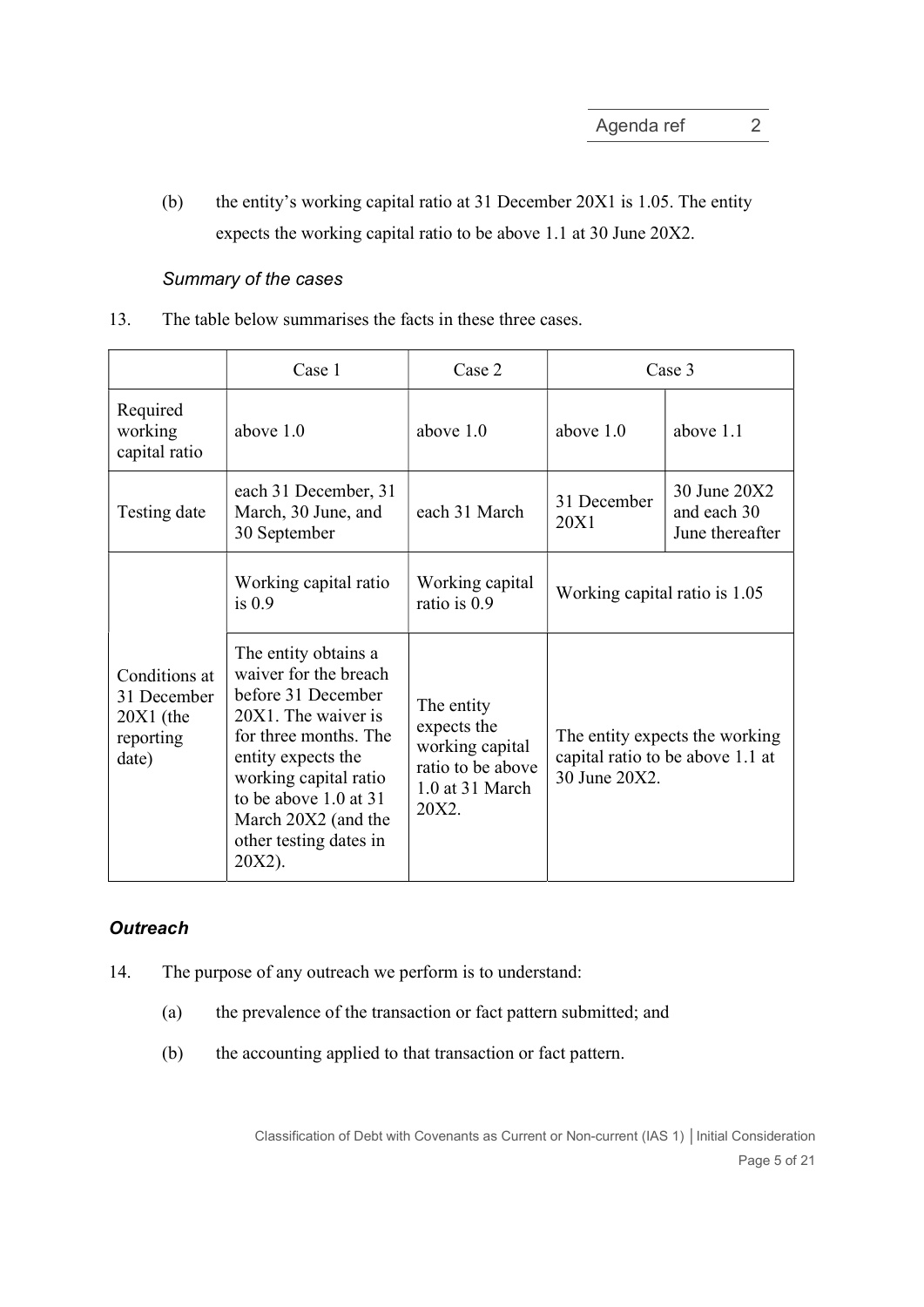15. We decided not to perform outreach on this matter because:

- (a) we are aware through informal discussions with stakeholders that the fact patterns described in this paper (or similar variations thereof) are common. Accordingly, we concluded that the matter could be prevalent.
- (b) the matter described in this paper relates to the application of the IAS 1 amendments and, in the light of the effective date (annual reporting periods beginning on or after 1 January 2023), there is likely to be limited observable practice at this time.

#### Staff analysis

- 16. The IAS 1 amendments amended paragraph 69(d) of IAS 1 and added paragraph 72A. As described in paragraphs BC48B and BC48D of the Basis for Conclusions on IAS 1, which are reproduced in Appendix B, these amendments clarify that an entity's right to defer settlement of a liability for at least twelve months *must exist at the end of the* reporting period. In order to make that determination, the entity must consider whether it complies with any conditions at that date, even if compliance is tested at a later date.
- 17. Paragraph 69(d) specifies that an entity classifies a liability as current when it does not have the right at the end of the reporting period to defer settlement of the liability for at least twelve months after the reporting period.<sup>3</sup>
- 18. Paragraph 72A provides related application requirements:

An entity's right to defer settlement of a liability for at least twelve months after the reporting period must have substance and, as illustrated in paragraphs 73–75, must exist at the end of the reporting period. If the right to defer settlement is subject to the

<sup>3</sup> As noted in paragraph 9 of this paper, our analysis focuses only on the criterion in paragraph 69(d) of IAS 1. We assume that the criteria in paragraph  $69(a)$ –(c)—which would require the entity to classify the liability as current are not met.

Classification of Debt with Covenants as Current or Non-current (IAS 1) │Initial Consideration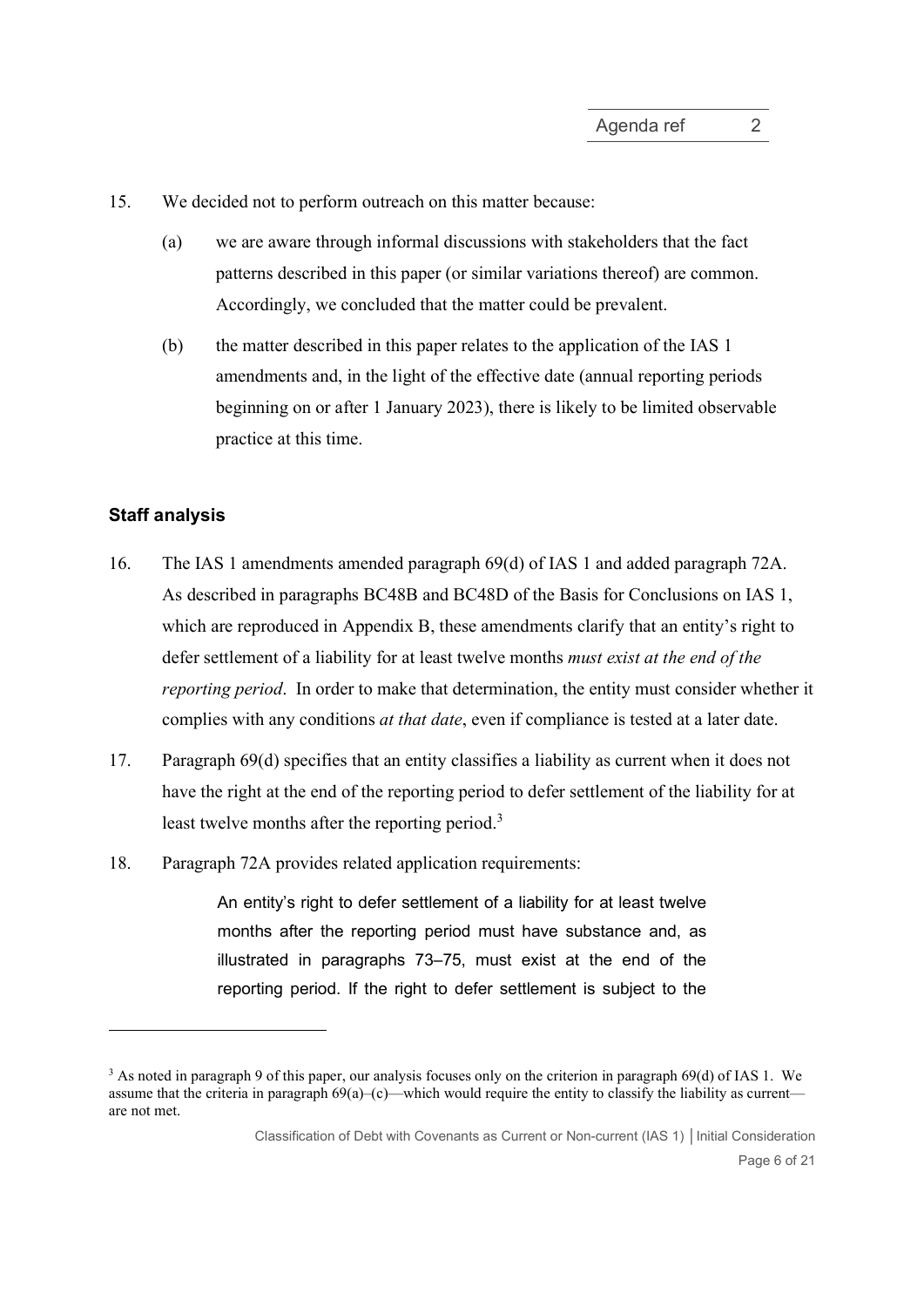entity complying with specified conditions, the right exists at the end of the reporting period only if the entity complies with those conditions at the end of the reporting period. The entity must comply with the conditions at the end of the reporting period even if the lender does not test compliance until a later date.

19. Paragraphs 74 and 75 of IAS 1 discuss circumstances in which an entity breaches a condition of a long-term loan arrangement on or before the end of the reporting period with the effect that the liability would become payable on demand. Paragraph 74 requires an entity to classify such a liability as current because, at the end of the reporting period, it does not have the right to defer settlement of the liability for at least twelve months after that date. However, paragraph 75 addresses circumstances in which the lender agrees by the end of the reporting period to provide a period of grace (emphasis added):

> … an entity classifies the liability as non-current if the lender agreed by the end of the reporting period to provide a period of grace ending at least twelve months after the reporting period, within which the entity can rectify the breach and during which the lender cannot demand immediate repayment.

## Case 1

- 20. In Case 1, the entity's right to defer settlement of the loan for at least twelve months after the reporting period is subject to the entity complying with a specified condition—a working capital ratio above 1.0 at each 31 March, 30 June, 30 September and 31 December. The loan becomes repayable on demand if the ratio is not met on any of these testing dates.
- 21. Based on the fact pattern, at the end of the reporting period, the entity does not comply with the condition because its working capital ratio is 0.9. The entity obtains a waiver from the lender; however, the period of grace is for only three months (not twelve, as required by paragraph 75 of IAS 1). The entity is still required to comply with the condition at the next testing date—31 March 20X2. Consequently, the entity does not

Classification of Debt with Covenants as Current or Non-current (IAS 1) │Initial Consideration Page 7 of 21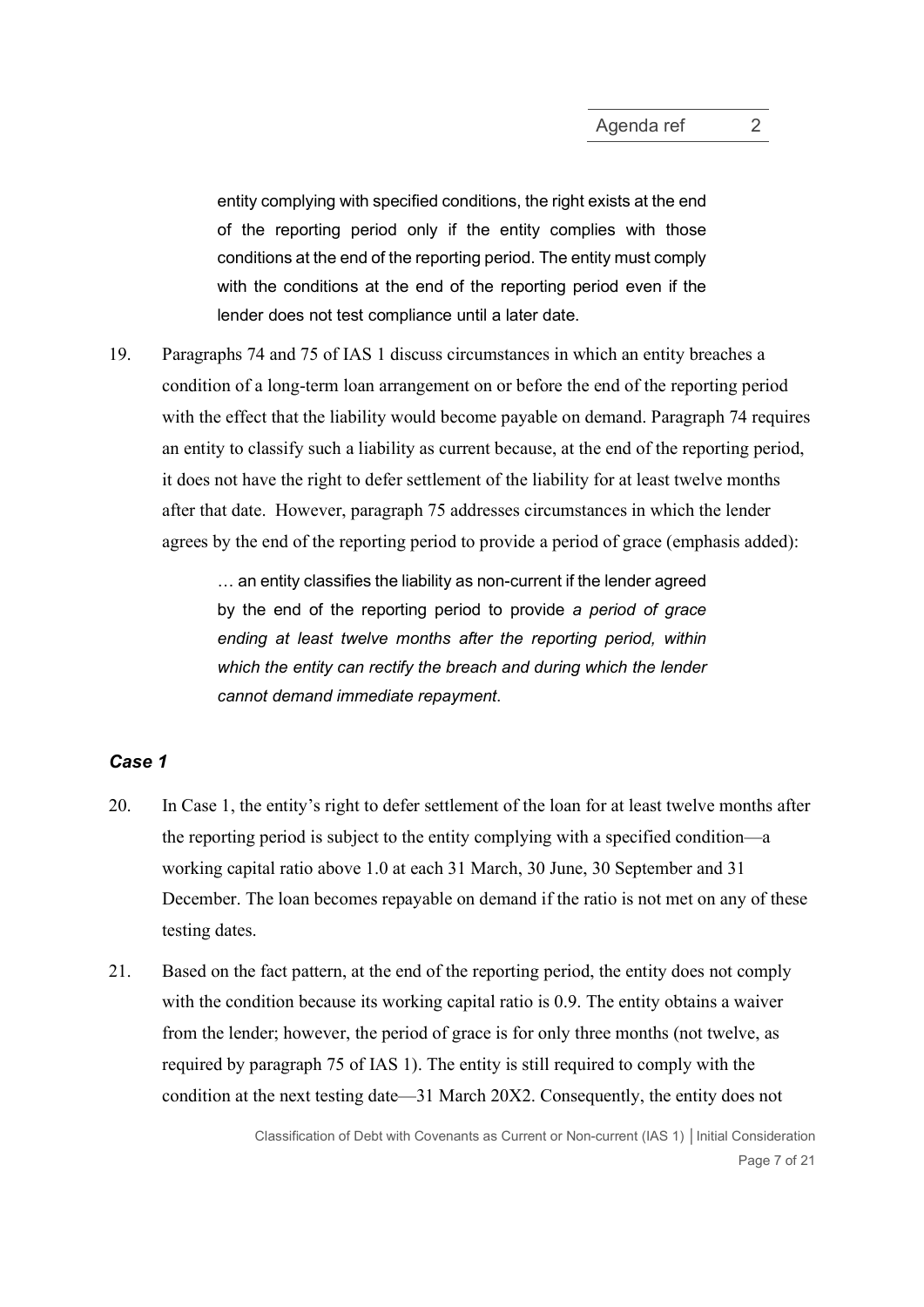have the right to defer settlement of the liability for at least twelve months after the reporting period, but only for three months.

- 22. When classifying the loan as current or non-current, paragraph 69(a) requires the entity to assess whether it has the right *at the end of the reporting period* to defer settlement of the liability for at least twelve months after the reporting period. It is not relevant that the entity expects to meet the condition at 31 March 20X2, or may expect to receive another period of grace from the lender. Similarly paragraph 72A of IAS 1 states that the entity's right to defer settlement of the liability for at least twelve months after the reporting period must exist at the end of the reporting period.
- 23. Accordingly, in Case 1, applying paragraphs 69(d), 72A and 75 of IAS 1, the entity does not have the right at the end of the reporting period to defer settlement of the loan for at least twelve months after the reporting period.

## Case 2

- 24. Similar to Case 1, in Case 2 the entity's right to defer settlement of the loan for at least twelve months after the reporting period is subject to the entity complying with a specified condition—a working capital ratio above 1.0 at each 31 March. The loan becomes repayable on demand if the ratio is not met on the testing date. In Case 2, the lender measures the working capital ratio only once a year on 31 March.
- 25. Paragraph 72A addresses circumstances in which the lender tests compliance with a specified condition at a date after the end of the reporting period (emphasis added):

…If the right to defer settlement is subject to the entity complying with specified conditions, the right exists at the end of the reporting period only if the entity complies with those conditions at the end of the reporting period. The entity must comply with the conditions at the end of the reporting period even if the lender does not test compliance until a later date.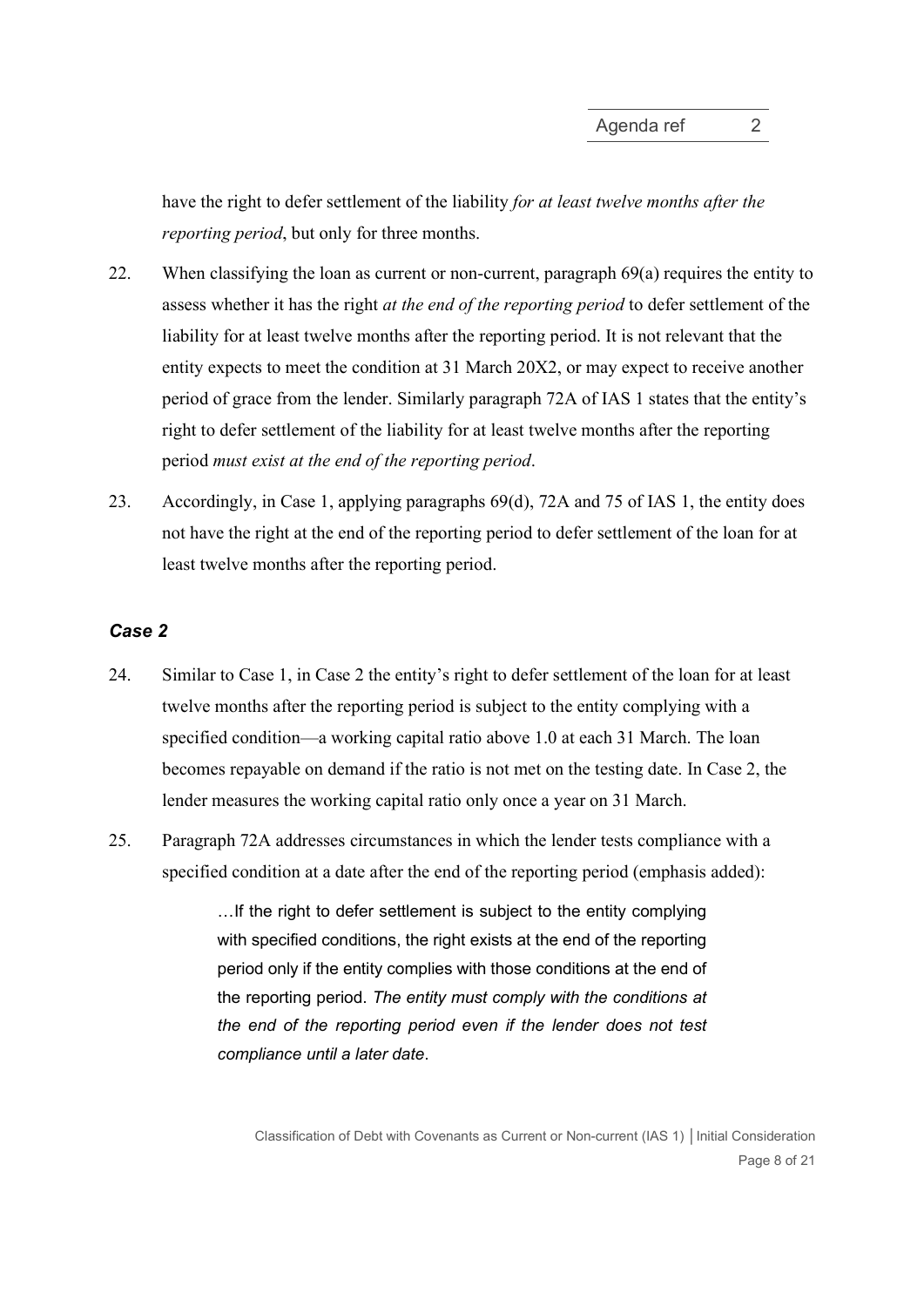- 26. Therefore, in Case 2, the entity must determine if it complies with the condition—that it, whether its working capital ratio is above 1.0—at the end of the reporting period. The entity has a working capital ratio of 0.9 at 31 December 20X1 and, thus, does not comply with the condition at the end of the reporting period (31 December 20X1).
- 27. In addition, as described in paragraph 22 of this paper, when classifying the loan as current or non-current, it is not relevant that the entity expects the working capital ratio to be above 1.0 at 31 March 20X2. That is because, applying paragraphs 69(d) and 72A, the entity's right to defer settlement of a liability for at least twelve months after the reporting period must exist at the end of the reporting period.
- 28. Accordingly, in Case 2, the entity does not have the right at the end of the reporting period to defer settlement of the loan for at least twelve months after the reporting period.

#### Case 3

- 29. Similar to Case 1 and Case 2, in Case 3 the entity's right to defer settlement of the loan for at least twelve months after the reporting period is subject to the entity complying with specified conditions—a working capital ratio above 1.0 at 31 December 20X1 and a working capital ratio above 1.1 at 30 June 20X2. The loan becomes repayable on demand if the relevant ratio is not met on the testing date.
- 30. Paragraph 72A specifies that if the right to defer settlement for at least twelve months is subject to the entity complying with specified conditions, the right exists at the end of the reporting period only if the entity complies with those conditions at the end of the reporting period. In this case, the entity's right to defer settlement of the loan for at least twelve months after the reporting period is subject to complying with both specified working capital ratios required during that twelve-month period—a working capital ratio above 1.0 at 31 December 20X1 and a working capital ratio above 1.1 at 30 June 20X2. That is, applying paragraph 72A, the entity has the right at the end of the reporting period to defer settlement of the loan for at least twelve months after the reporting period only if it complies with both conditions at 31 December 20X1.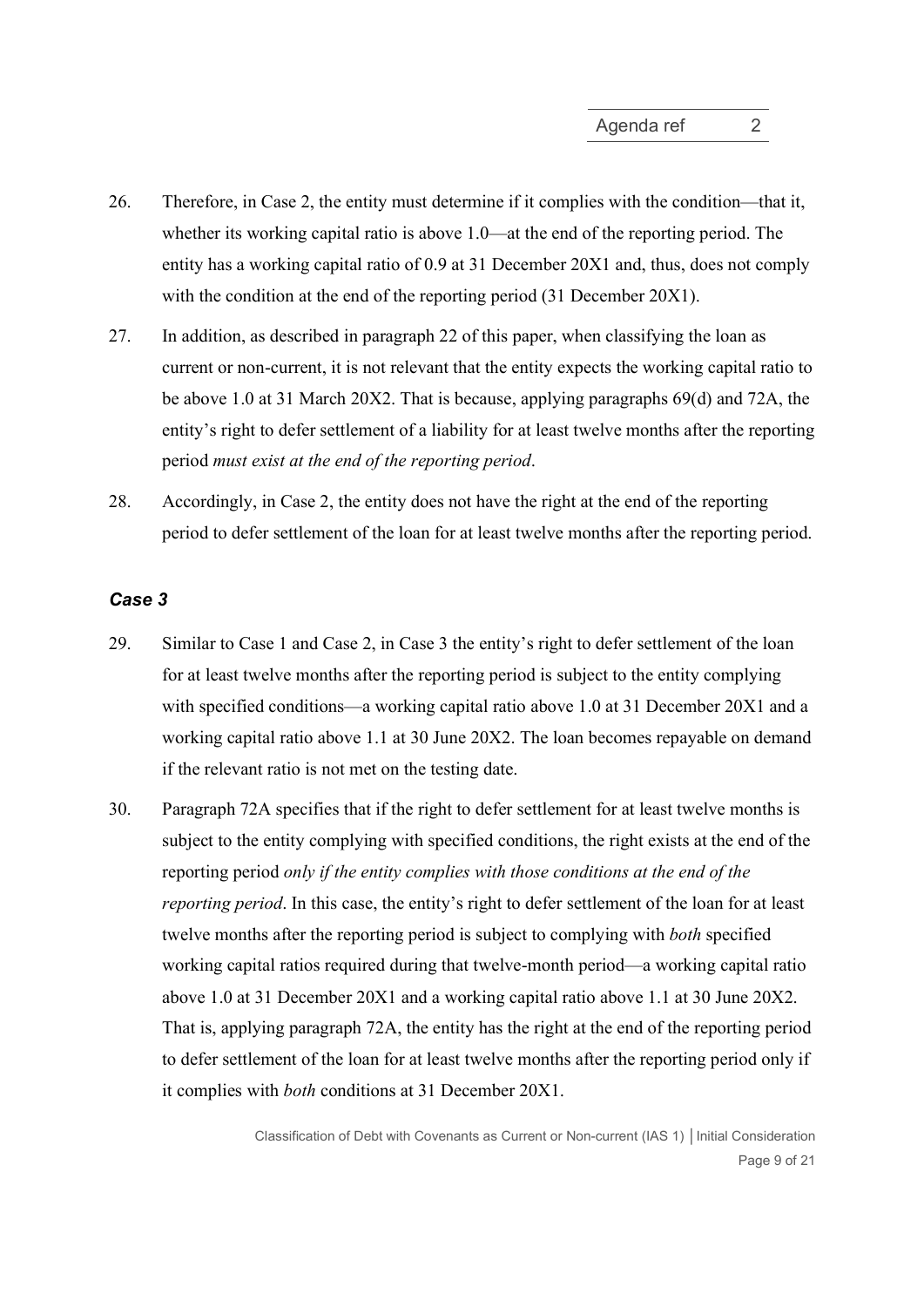- 31. The entity has a working capital ratio of 1.05 at 31 December 20X1. Therefore, at the end of the reporting period, the entity complies with the condition tested at that date (a working capital ratio above 1.0).
- 32. However, the entity does not comply with the condition that will be tested at 30 June 20X2 (a working capital ratio above 1.1). As described in our analysis set out in paragraphs 24–26 of this paper, paragraph 72A of IAS 1 addresses circumstances in which the lender does not test compliance with a specified condition until a later date. That paragraph states that an entity must comply with the condition at the end of the reporting period even if the lender does not test compliance until a later date. Applying these requirements, at the end of the reporting period, the entity does not comply with the condition that will be tested at 30 June 20X2.
- 33. Consistent with our analysis in paragraphs 22 and 27 of this paper, when classifying the loan as current or non-current, it is not relevant that the entity expects the working capital ratio to be above 1.1 at 30 June 20X2. Applying paragraph 72A the entity's right to defer settlement of a liability for at least twelve months after the reporting period *must exist at* the end of the reporting period.
- 34. Accordingly, in Case 3, the entity does not have the right at the end of the reporting period to defer settlement of the loan for at least twelve months after the reporting period.

#### Relevance of paragraph BC48E on Cases 1-3

35. Some may argue that paragraph BC48E in the Basis for Conclusions on IAS 1 (reproduced in Appendix B) is relevant when an entity assesses whether it complies with a specified condition at the end of the reporting period but the lender does not test compliance until a later date. Specifically, in the context of the fact patterns described in this paper, some suggest that the entity should adjust its working capital ratio at the end of the reporting period (31 December 20X1) to reflect the effect of expected transactions between that date and a later testing date (for example, 31 March 20X2 in Case 2)—ie the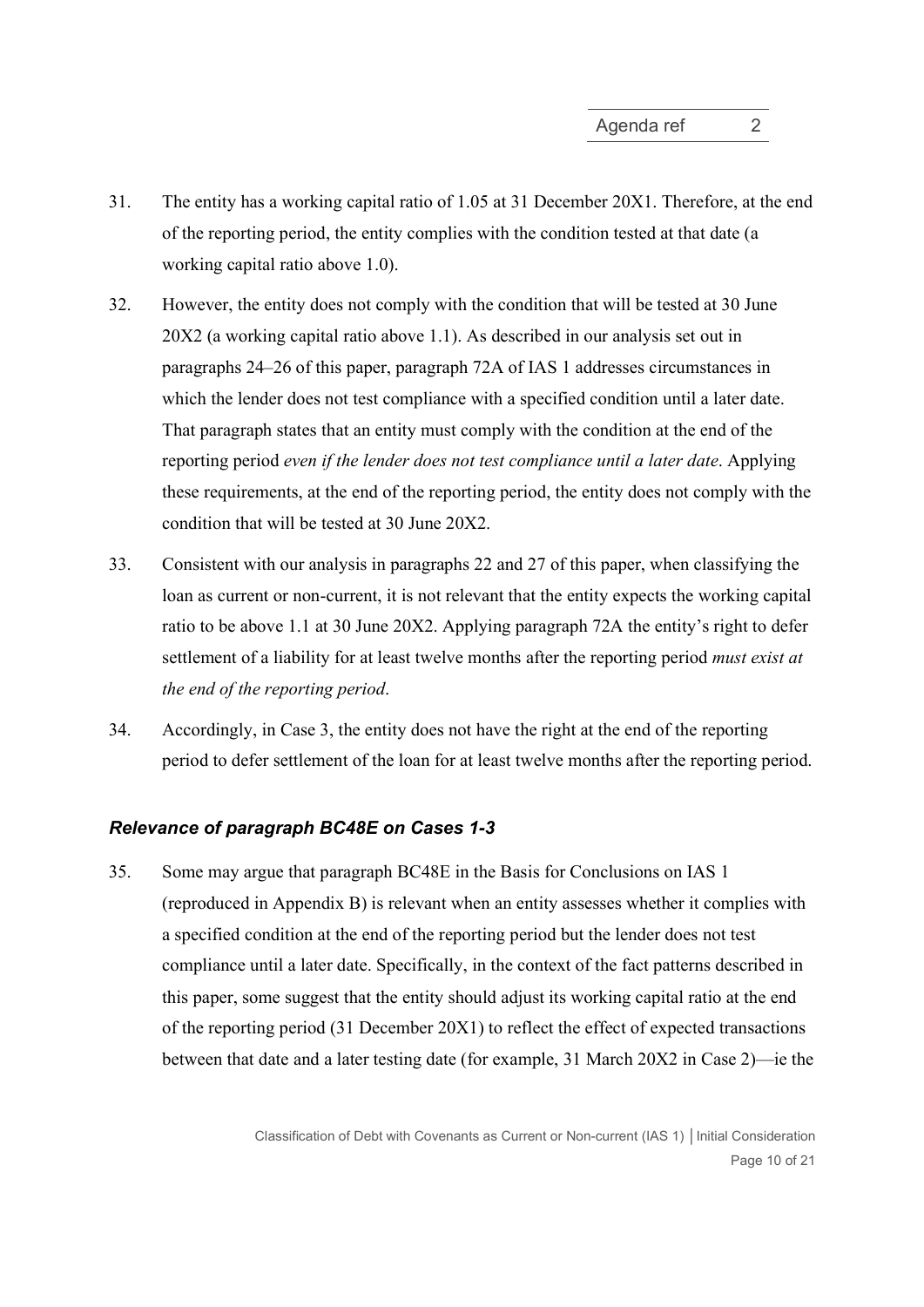entity would estimate what it *expects* its working capital ratio will be at a subsequent testing date.

36. We think paragraph BC48E is not relevant to the fact patterns described in this paper. First, the Basis for Conclusion is not part of the Standard and does not contain requirements—it accompanies the Standard, explaining the reasons for the Board's decisions in developing the requirements in the Standard. As set out in our analysis in paragraphs 16–34 of this paper, we think the requirements in IAS 1 are clear with respect to the fact patterns described. In addition, we think paragraph BC48E discusses the Board's observations on the application of paragraph 72A of IAS 1 to particular conditions relating to an entity's cumulative financial performance—not conditions relating to an entity's financial *position*.<sup>4</sup> That is, we think paragraph BC48E is referring to circumstances in which an entity's actual performance up to the end of the reporting period reflects a shorter period of performance than specified in the condition (eg actual revenue for nine months and a covenant requiring a particular level of revenue over a twelve-month period)—and the Board observed that one of those measures would have to be adjusted in order to provide useful information.

## Staff conclusion

37. In the three cases described in this paper, in our view, the entity is required to classify the loan as current because it does not have the right at the end of the reporting period (31 December 20X1) to defer settlement of the loan for at least twelve months after the reporting period.

<sup>&</sup>lt;sup>4</sup> This is explained in AP29B for the Board's March 2019 meeting. In that agenda paper the staff observed that, although it should be clear how to assess whether an entity complies at the reporting date with a condition relating to its financial position (for example, a gearing ratio), it might be less clear how to assess whether an entity complies at the reporting date with a condition relating to its *financial performance* (for example, operating profit or a ratio of EBITDA to net interest-bearing debt) for a period that extends beyond the reporting date. Paragraph BC48E was added to the Basis for Conclusions on the IAS 1 amendments to address the latter.

Classification of Debt with Covenants as Current or Non-current (IAS 1) │Initial Consideration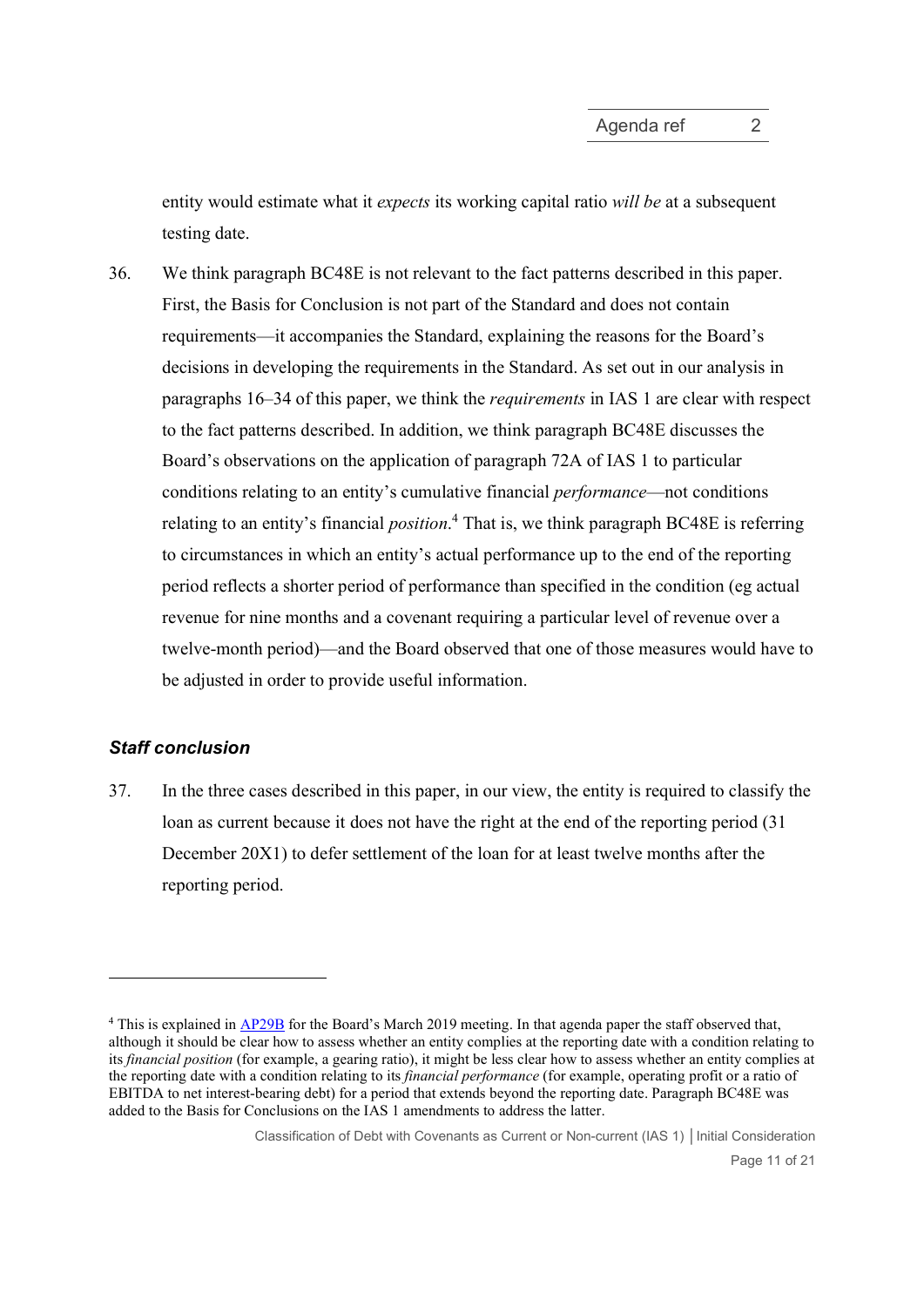#### Question 1 for the Committee

1. Does the Committee agree with our analysis of the application of the requirements in IFRS Standards to the fact patterns described in this paper?

## Should the Committee add a standard-setting project to the work plan?

Is it necessary to add or change requirements in IFRS Standards to improve financial reporting?<sup>5</sup>

38. Based on our analysis, we conclude that the principles and requirements in IFRS Standards provide an adequate basis for an entity to determine whether the liabilities in the fact patterns described in this paper are classified as current or non-current.

## Staff recommendation

- 39. Based on our assessment of the work plan criteria in paragraph 5.16 of the *Due Process* Handbook (discussed in paragraph 38 of this paper), we recommend that the Committee does not add a standard-setting project to the work plan. Instead, we recommend publishing a tentative agenda decision that outlines how an entity accounts for the fact patterns described in this paper applying IFRS Standards.
- 40. Appendix A to this paper sets out the proposed wording of the tentative agenda decision. In our view, the proposed tentative agenda decision (including the explanatory material contained within it) would not add or change requirements in IFRS Standards.<sup>6</sup>

<sup>&</sup>lt;sup>5</sup> Paragraph 5.16(b) of the *Due Process Handbook*.

<sup>&</sup>lt;sup>6</sup> Paragraph 8.4 of the *Due Process Handbook* states: 'Agenda decisions (including any explanatory material contained within them) cannot add or change requirements in IFRS Standards. Instead, explanatory material explains how the applicable principles and requirements in IFRS Standards apply to the transaction or fact pattern described in the agenda decision.'.

Classification of Debt with Covenants as Current or Non-current (IAS 1) │Initial Consideration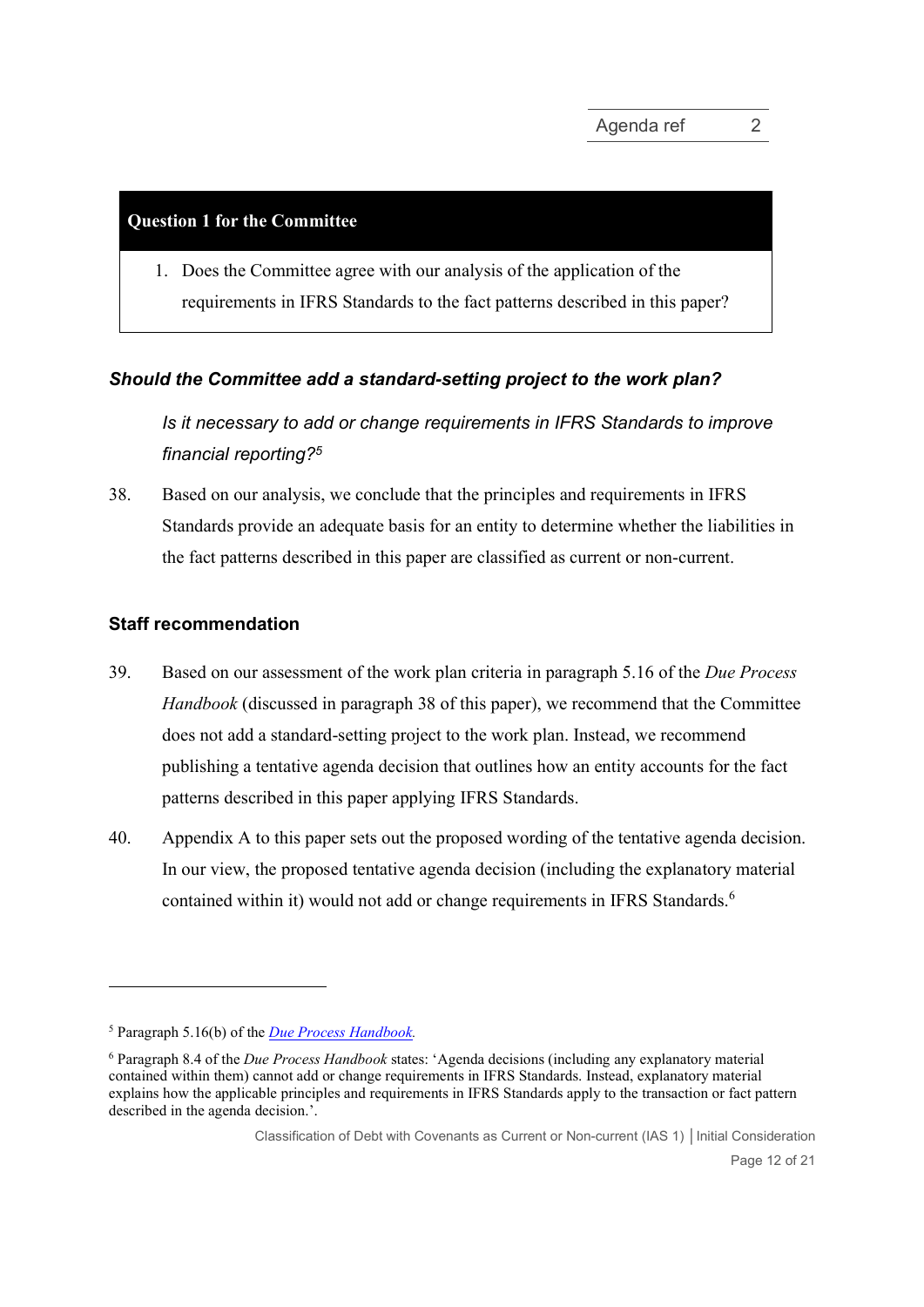# Questions 2 and 3 for the Committee

- 2. Does the Committee agree with our recommendation not to add a standardsetting project to the work plan?
- 3. Does the Committee have any comments on the proposed wording of the tentative agenda decision in Appendix A to this paper?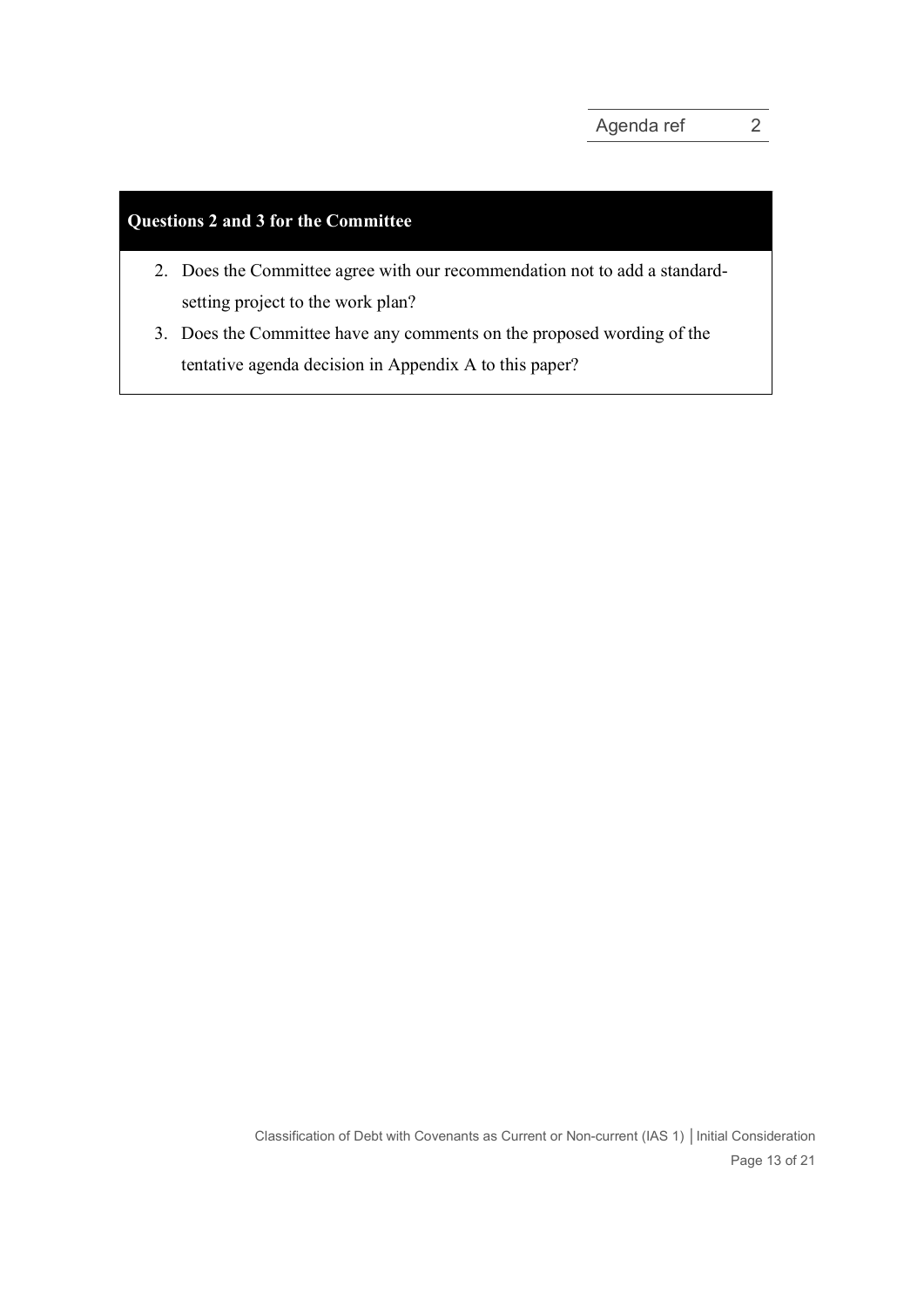# Appendix A—proposed wording of the tentative agenda decision

# Classification of Debt with Covenants as Current or Non-current (IAS 1 Presentation of Financial Statements)

In January 2020 the International Accounting Standards Board (Board) issued Classification of Liabilities as Current or Non-current, which amended IAS 1 Presentation of Financial Statements and clarified how to classify debt and other financial liabilities as current or non-current in particular circumstances (IAS 1 amendments). The amendments are effective for annual reporting periods beginning on or after 1 January 2023.

The Committee discussed how an entity applies the IAS 1 amendments to particular fact patterns. Specifically, the Committee discussed how an entity determines whether it has the right to defer settlement of a liability for at least twelve months after the reporting period applying paragraph 69(d) of IAS 1 when the right to defer settlement is subject to the entity complying with specified conditions and compliance with the specified conditions is tested at a date after the end of the reporting period. In the fact patterns discussed, it is assumed that the criteria in paragraph  $69(a)$ –(c) of IAS 1 are not met.

## Fact patterns

The Committee discussed three fact patterns. In all fact patterns, the entity is assessing whether it classifies a loan as current or non-current at the end of the reporting period (31 December 20X1)

## Case 1

An entity has a loan with the following contractual terms:

a. the loan is repayable in five years (ie at 31 December 20X6).

b. however, the loan requires a working capital ratio above 1.0 at each 31 December, 31 March, 30 June and 30 September. The loan becomes repayable on demand if this ratio is not met at any of these testing dates.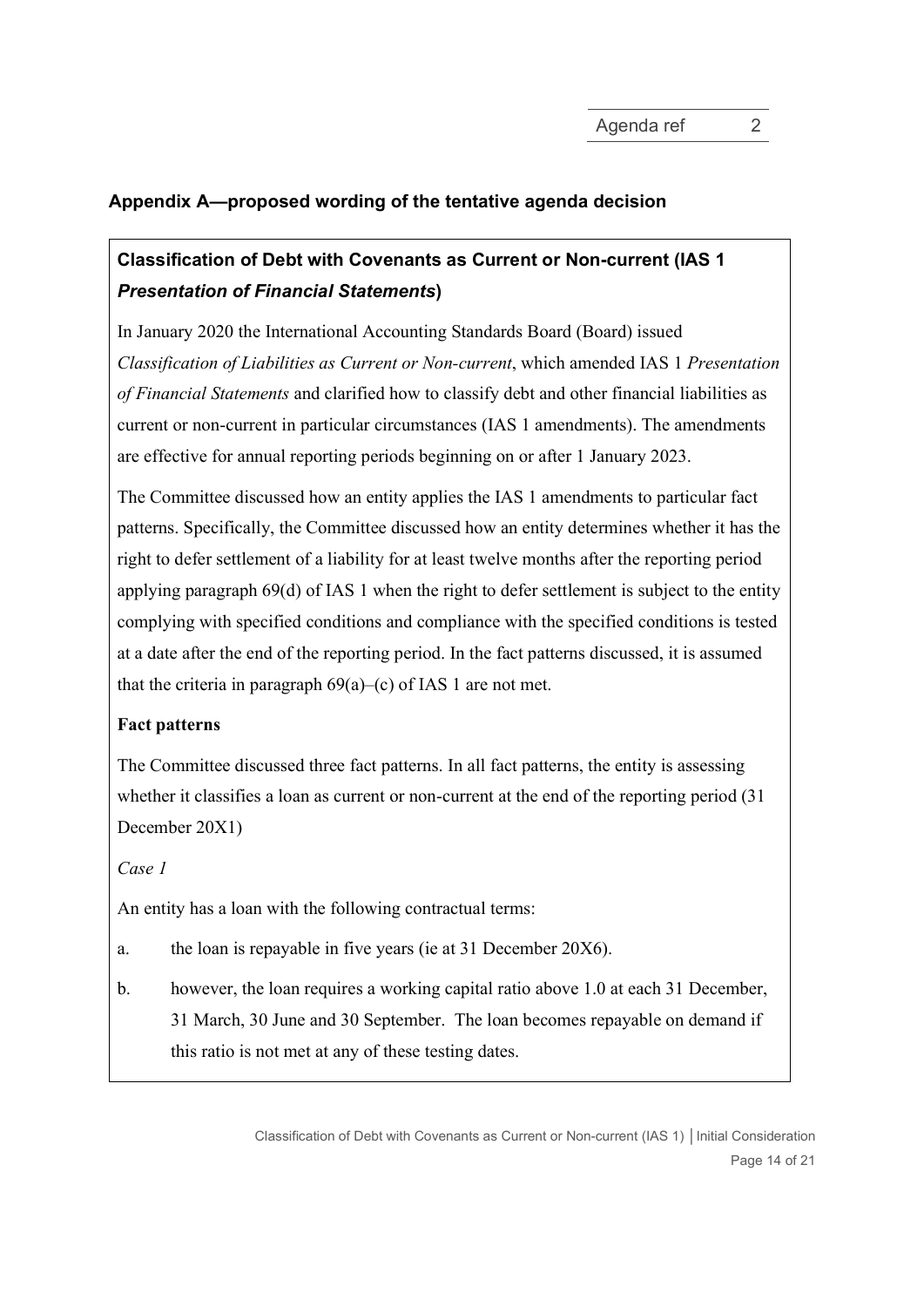- c. the entity's working capital ratio at 31 December 20X1 is 0.9 but the entity obtains a waiver before the reporting date with respect to the breach at that date. The waiver is for three months. Compliance with the covenant on the other testing dates continues to be required.
- d. the entity expects the working capital ratio to be above 1.0 at 31 March 20X2 (and the other testing dates in 20X2).

Case 2

The fact pattern is the same as Case 1 except:

- a. instead of the condition described in Case 1, the loan requires a working capital ratio above 1.0 at each 31 March (ie the ratio is tested only once a year at 31 March). The loan becomes repayable on demand if the ratio is not met at any testing date.
- b. the entity's working capital ratio at 31 December 20X1 is 0.9. The entity expects the working capital ratio to be above 1.0 at 31 March 20X2.

Case 3

The fact pattern is the same as Case 1 except:

- a. instead of the condition described in Case 1, the loan requires a working capital ratio above 1.0 at 31 December 20X1 and above 1.1 at 30 June 20X2 (and at each 30 June thereafter). The loan becomes repayable on demand if the ratio is not met at any of these testing dates.
- b. the entity's working capital ratio at 31 December 20X1 is 1.05. The entity expects the working capital ratio to be above 1.1 at 30 June 20X2.

## Application of IAS 1 to the fact patterns

Paragraph 69(d) of IAS 1 specifies that an entity classifies a liability as current when 'it does not have the right at the end of the reporting period to defer settlement of the liability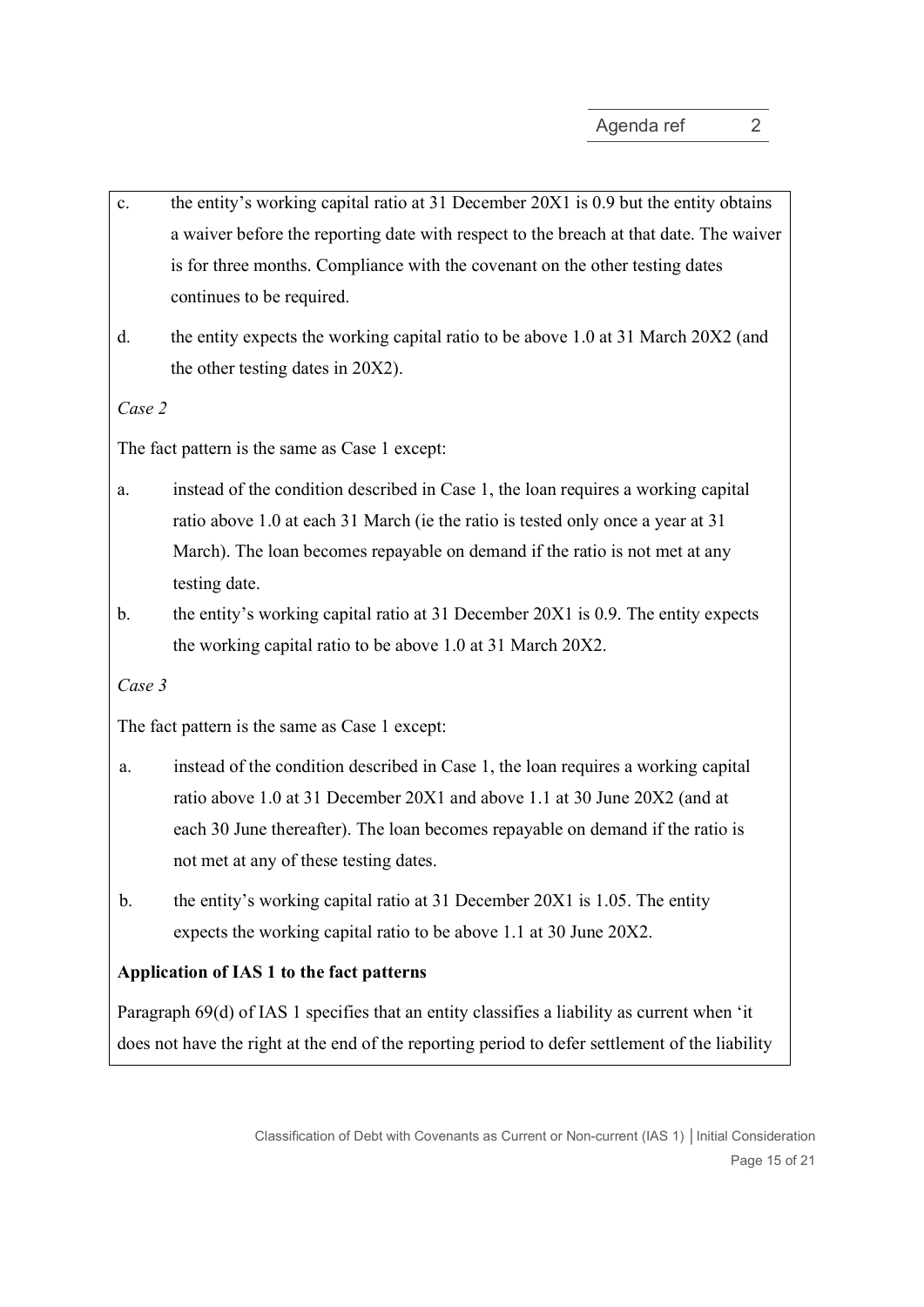for at least twelve months after the reporting period'. Paragraphs 72A and 75 of IAS 1 provide related application requirements.

## Case 1

The entity's right to defer settlement of the loan for at least twelve months after the reporting period is subject to the entity complying with a specified condition—a working capital ratio above 1.0 on 31 March, 30 June, 30 September and 31 December 20X2. The entity does not comply with the condition at the end of the reporting period because its working capital ratio is 0.9.

The entity obtains a waiver from the lender but the waiver is for only three months after the reporting period. Paragraph 75 of IAS 1 states that 'an entity classifies the liability as noncurrent if the lender agreed by the end of the reporting period to provide a period of grace ending at least twelve months after the reporting period…'.

Accordingly, the Committee concluded that the entity does not have the right at the end of the reporting period to defer settlement of the loan for at least twelve months after the reporting period.

## Case 2

The entity's right to defer settlement of the loan for at least twelve months after the reporting period is subject to the entity complying with a specified condition—a working capital ratio above 1.0 at 31 March 20X2.

Paragraph 72A of IAS 1 addresses circumstances in which compliance with a specified condition is tested at a date after the end of the reporting period. That paragraph states that 'the entity must comply with the conditions at the end of the reporting period even if the lender does not test compliance until a later date'. The entity does not comply with the condition at the end of the reporting period because its working capital ratio is 0.9.

Accordingly, the Committee concluded that the entity does not have the right at the end of the reporting period to defer settlement of the loan for at least twelve months after the reporting period.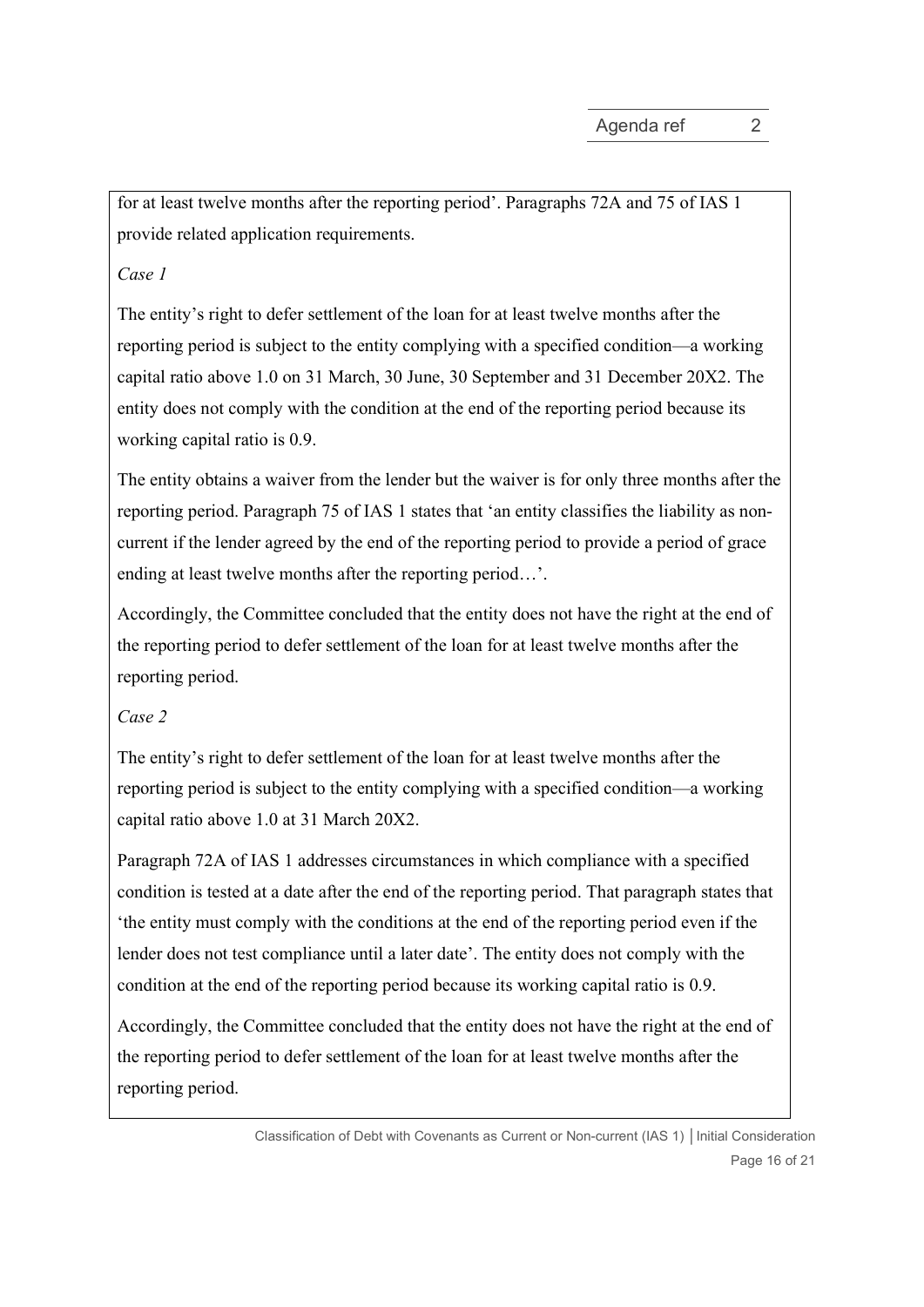#### Case 3

The entity's right to defer settlement of the loan for at least twelve months after the reporting period is subject to the entity complying with two specified conditions—a working capital ratio above 1.0 at 31 December 20X1 and a working capital ratio above 1.1 at 30 June 20X2.

Paragraph 72A of IAS 1 states that 'if the right to defer settlement is subject to the entity complying with specified conditions, the right exists at the end of the reporting period only if the entity complies with those conditions at the end of the reporting period. The entity must comply with the conditions at the end of the reporting period even if the lender does not test compliance until a later date'. The entity has a working capital ratio of 1.05 at 31 December 20X1. Therefore the entity complies with the condition tested at that date (a working capital ratio above 1.0) but does not comply with the condition that will be tested at 30 June 20X2 (a working capital ratio above 1.1).

Accordingly, the Committee concluded that the entity does not have the right at the end of the reporting period to defer settlement of the loan for at least twelve months after the reporting period.

Consequently, in the three fact patterns described in this agenda decision, the Committee concluded that the entity is required to classify the loan as current because the entity does not have the right at the end of the reporting period (31 December 20X1) to defer settlement of the loan for at least twelve months after the reporting period.

In reaching its conclusion, the Committee noted that the entity's expectation that it will meet the condition tested after the reporting period does not affect its assessment of the criterion in paragraph 69(d) of IAS 1. Applying paragraphs 69(d) and 72A of IAS 1, the entity's right to defer settlement of a liability for at least twelve months after the reporting period must exist at the end of the reporting period.

The Committee concluded that the principles and requirements in IFRS Standards provide an adequate basis for the entity to determine its accounting for the three fact patterns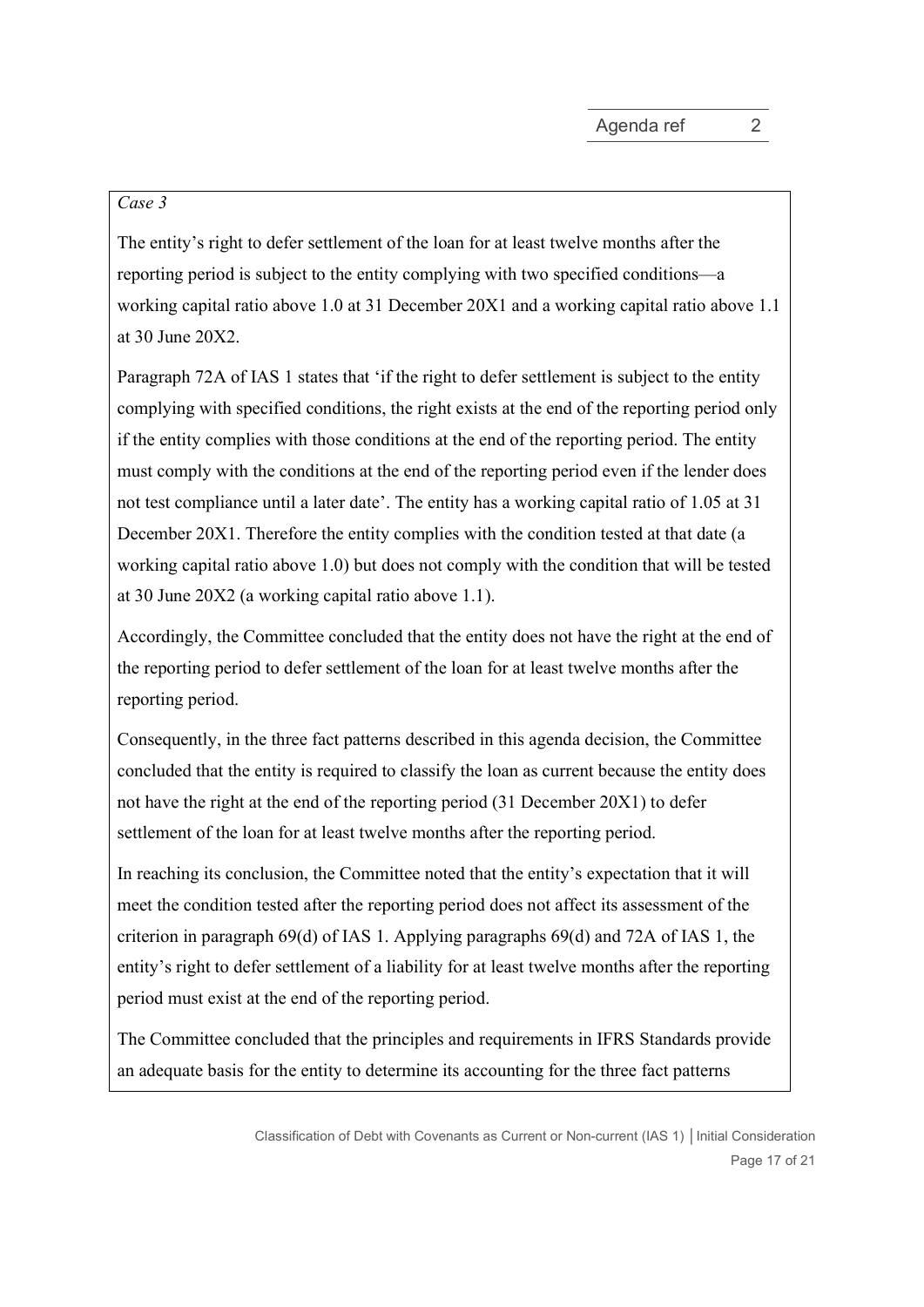described in the agenda decision. Consequently, the Committee [decided] not to add a standard-setting project to the work plan.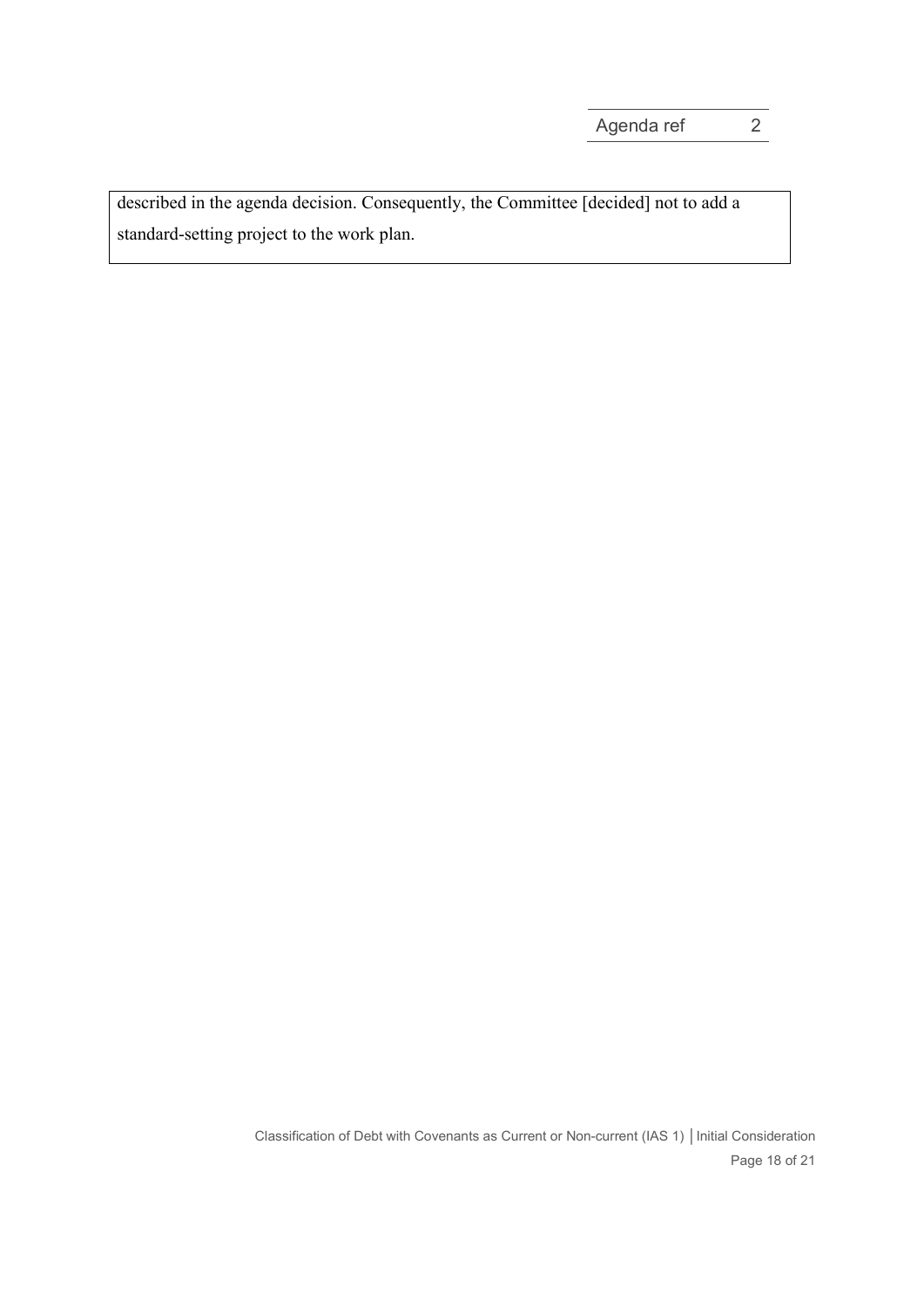#### Appendix B—excerpts from IAS 1 as amended in January 2020

- B1. We have reproduced excerpts from IAS 1 below. For Committee members' convenience, the amendments issued in January 2020 are shown in marked-up text (new text is underlined and deleted text is struck through).
	- 69 An entity shall classify a liability as current when:
		- (a) it expects to settle the liability in its normal operating cycle;
		- (b) it holds the liability primarily for the purpose of trading;
		- (c) the liability is due to be settled within twelve months after the reporting period; or
		- (d) it does not have an unconditional the right at the end of the reporting period to defer settlement of the liability for at least twelve months after the reporting period (see paragraph 73). Terms of a liability that could, at the option of the counterparty, result in its settlement by the issue of equity instruments do not affect its classification.

An entity shall classify all other liabilities as non‑current.

…

- 72A An entity's right to defer settlement of a liability for at least twelve months after the reporting period must have substance and, as illustrated in paragraphs 73–75, must exist at the end of the reporting period. If the right to defer settlement is subject to the entity complying with specified conditions, the right exists at the end of the reporting period only if the entity complies with those conditions at the end of the reporting period. The entity must comply with the conditions at the end of the reporting period even if the lender does not test compliance until a later date.
- 73 If an entity expects, and has the discretion, right, at the end of the reporting period, to refinance or roll over an obligation for at least

Classification of Debt with Covenants as Current or Non-current (IAS 1) │Initial Consideration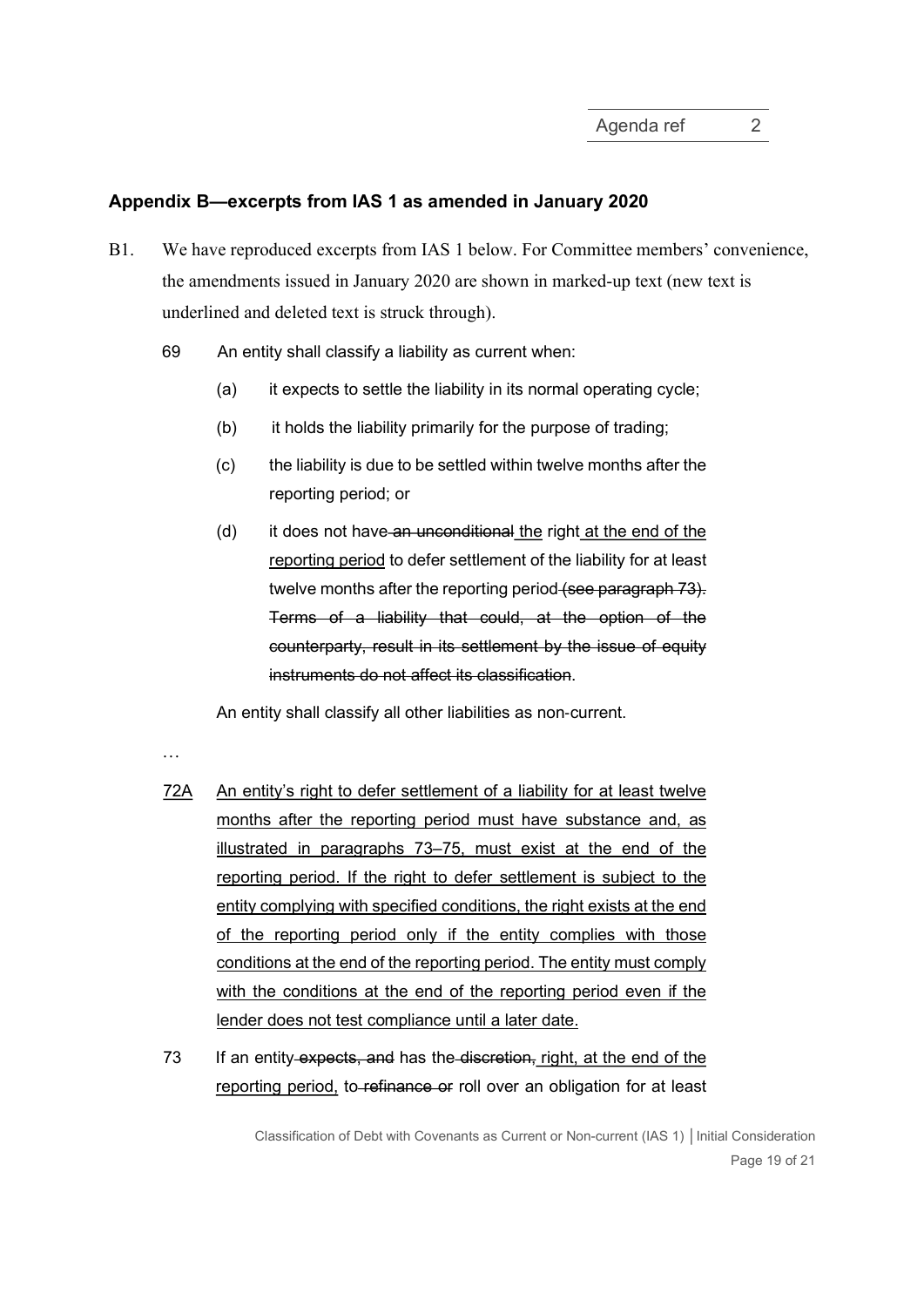twelve months after the reporting period under an existing loan facility, it classifies the obligation as non-current, even if it would otherwise be due within a shorter period. However, when refinancing or rolling over the obligation is not at the discretion of the entity (for example, there is no arrangement for refinancing) If the entity has no such right, the entity does not consider the potential to refinance the obligation and classifies the obligation as current.

- 74 When an entity breaches a-provision condition of a long-term loan arrangement on or before the end of the reporting period with the effect that the liability becomes payable on demand, it classifies the liability as current, even if the lender agreed, after the reporting period and before the authorisation of the financial statements for issue, not to demand payment as a consequence of the breach. An entity classifies the liability as current because, at the end of the reporting period, it does not have an unconditional the right to defer its settlement for at least twelve months after that date.
- 75 However, an entity classifies the liability as non‑current if the lender agreed by the end of the reporting period to provide a period of grace ending at least twelve months after the reporting period, within which the entity can rectify the breach and during which the lender cannot demand immediate repayment.
- B2. We have reproduced paragraphs BC48B, BC48D and BC48E of the Basis for Conclusions on IAS 1 below.
	- BC48B The Board added to the classification principle in paragraph 69(d) and the example in paragraph 73 clarification that an entity's right to defer settlement must exist 'at the end of the reporting period'. The need for the right to exist at the end of the reporting period was already illustrated in the examples in paragraphs 74 and 75 but was not stated explicitly in the classification principle.

Classification of Debt with Covenants as Current or Non-current (IAS 1) │Initial Consideration Page 20 of 21